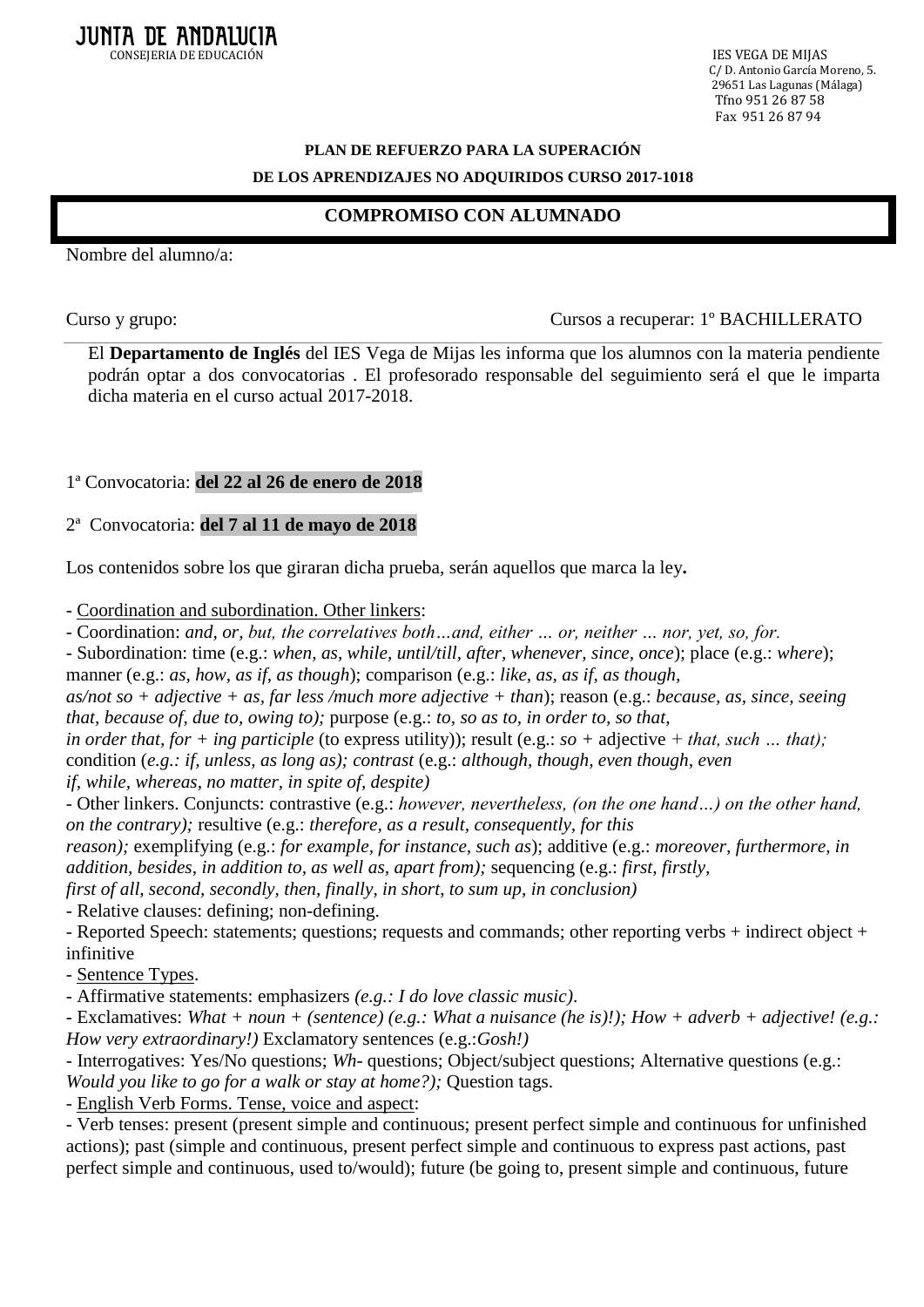C/ D. Antonio García Moreno, 5. 29651 Las Lagunas (Málaga) Tfno 951 26 87 58 Fax 951 26 87 94

simple and continuous, future perfect simple and continuous; conditional simple (would), conditional perfect (would have).

- The passive voice: simple sentences, perfect tenses, continuous sentences (verbs with two objects, impersonal passive), modal verbs with passives.

- Aspect: -ing participles and infinitives as subject, object, in expressions and after prepositions. - Modality: ability or potential (e.g.: *can, could, be able to);* possibility and speculation (e.g.: *could, may, might);* prediction(e.g.: *shall, will);* positive deduction (e.g.: *must);* negative deduction (e.g.: *can't);* obligation (e.g.: *must / have to);* prohibition (e.g.: *mustn't, can't);* absence of obligation or necessity (e.g.: *needn`t, not need to, not have to);* positive recommendation / mild obligation (e.g.: *should, ought to);* advice and recommendation (e.g.: *shall, should, ought to, had better (not));* permission / request (e.g.: *can / could /may)*

- The noun phrase: countable/uncountable/collective nouns; existential *there* (e.g.: *there must have been);*  noun compounds (e.g.: *swimming pool, blackboard*); pronouns*: relative, reflexive/emphatic,one(s);*  determiners (*a/an, the, this, that, these, those, my, your, his, her, its,* etc.); quantity (e.g.: *a, an, some, any, some twenty people, thirty something, much, many, lots of, a lot of, (a) few, (a) little,*

*twice as many*); degree (e.g.: *extremely* nice, *rather expensive*); qualifying adjectives (order of the adjectives; -*ed/-ing* adjectives; adjective compounds (e.g.: *bad-tempered, record-keeping));* common phrases (e.g.: *nice to look at*).

- Adverbial and prepositional phrases.

- Place: position (e.g.: *at, on, in, under, above, over, behind, beneath, below, beside, between, among, here, there*); motion (e.g.: *from, to, in, by, on, into, onto, off, out, out of*); direction (e.g.:

*at, on, to, into, towards, onto, into, along*); origin (e.g.: *from*).

- Time: position (e.g.: *at, on, by, in, then, today, back then, within a month, earlier/later today/in the year, already, (not) yet, long/shortly before, later (on); after, afterwards, long/shortly after*); duration and span (e.g.: *for, since, during, to, till/until, soon, through (out) the winter, over Christmas*); frequency (e.g.: *rarely; on a weekly basis*).

- Manner (e.g.: beautifully, well, fast, hard, thoroughly, inside out, in a mess).

- Expresión del espacio (prepositions and adverbs of location, position, distance, motion, direction, origin and arrangement).
- Expresión del tiempo (points (e. g. this time tomorrow, in ten days), divisions (e. g. semester), and indications (e. g. earlier, later), of time, duration (e. g. all day long, the whole summer); anteriority (already, (not) yet); posteriority (e. g. afterwards, later (on), sequence (firstly, secondly, finally); simultaneousness (just then/as);

frequency (e. g. quite often; frequently; day in day out).

Expresión del modo (adv. and phrases of manner, e. g. nicely; upside down).

Atentamente,

Fdo.: Eva Fielding Márquez Jefa del Departamento